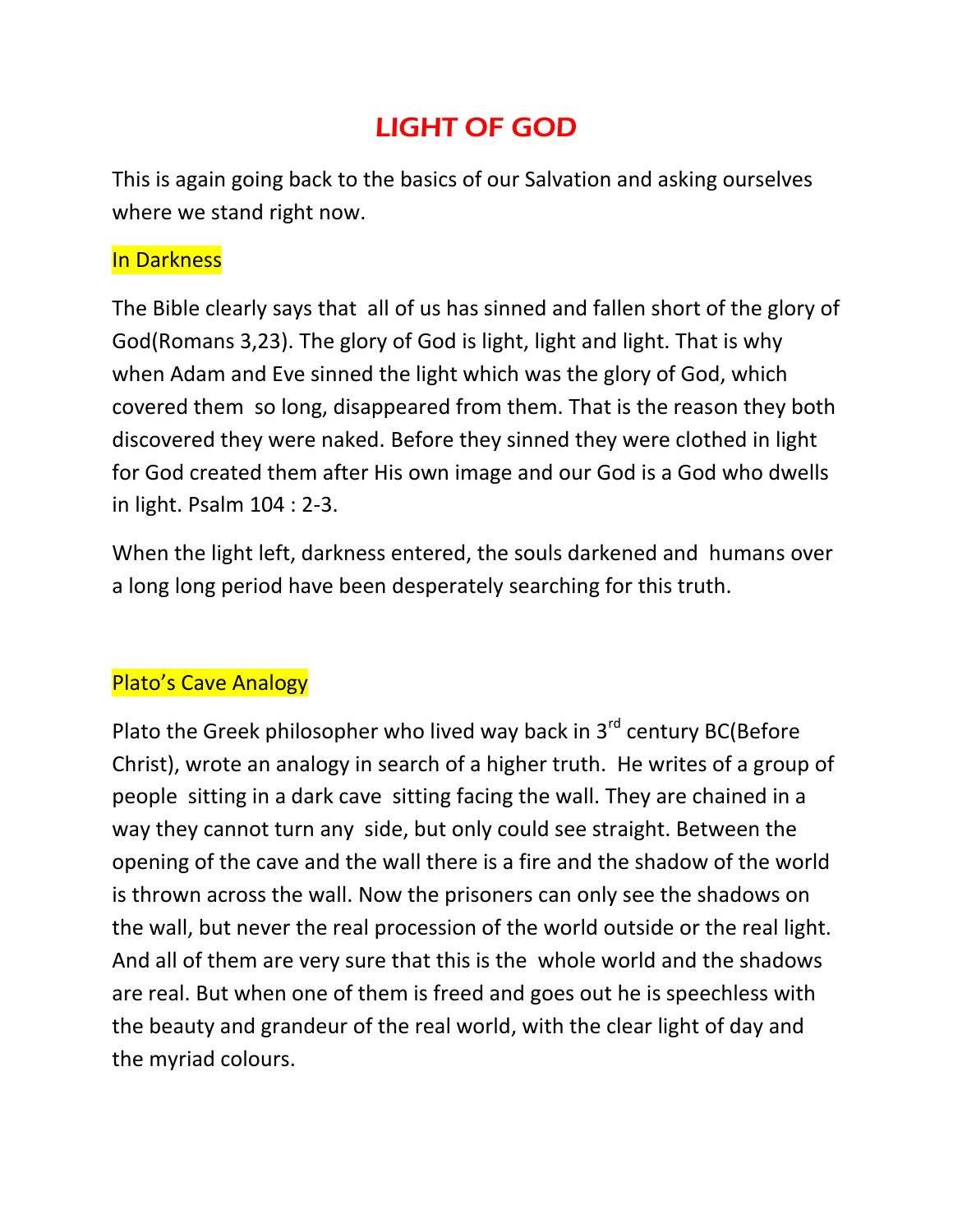Somehow this example is perfect for a soul touched by the light of heaven. One day we were all sitting in a cave full of darkness and sin, but suddenly the Son of Man walked in and released us from the bondage of sin and brought us into His glorious light.

That is why the birth of Jesus was heralded with shining star and angelic choir. This is one of my favourite verses : " Through the tender mercy of our God with which the Dayspring from on High hath visited us, to give light to those who sit in darkness and the shadow of death. " Luke 1, 78-79. The Dayspring means the sun, so Jesus Christ is described as the Sun of Heaven.

#### From Darkness to Light

When this Dayspring entered our lives we were flooded with light and joy.

When God entered our sinful lives one day, we did not have to do anything to be saved. This is the scandal of the gospel, that we who have sinned and fallen short of the glory of God, become partakers of this heavenly light, the moment we believe on the finished work of the Cross. The exact moment I believe, trust and confess that Jesus bore the penalty of my sins on the Cross, I am forgiven on account of my punishment borne by Jesus Christ on the Cross. To do nothing , yet to be gloriously saved is the scandal of the gospel. We do not need to do anything to be saved. It is by grace and grace and grace alone.

But after we are saved gloriously it becomes our responsibility and duty to "proclaim the praises of Him, who brought us out from darkness into His glorious light." I Peter 2,9.

Jesus tells all of us, that the people of the world may see our good works and glorify our Father in Heaven. Matt 5,16.

We are saved and called to proclaim the praises of our God, and to do good works and live a life worthy of the calling we have so undeservedly received,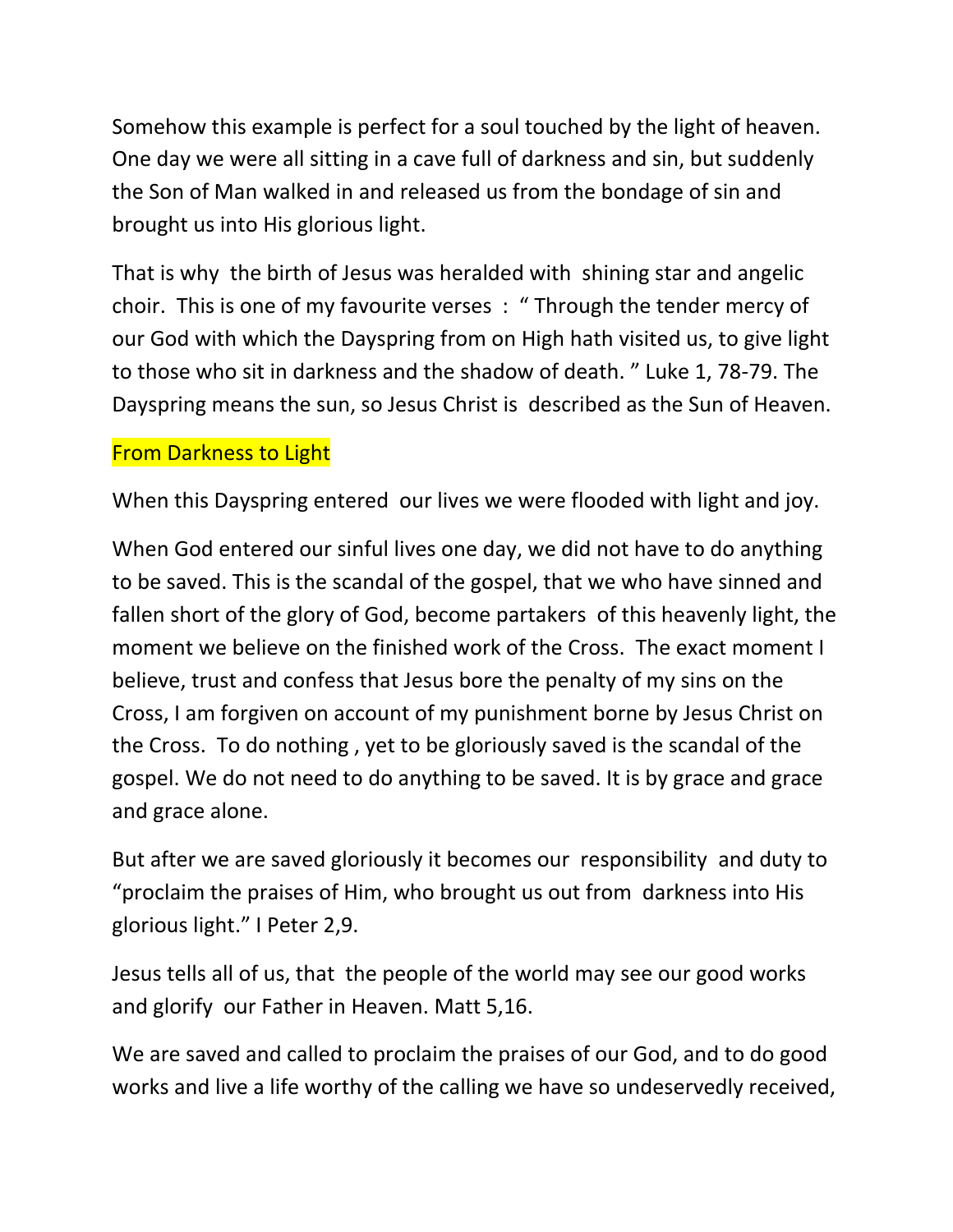so that our God is glorified. This bit is quite difficult, that is the practical part of it. It is easy to believe and to be saved, it simply awesome to be in the church and worship, but to do good works amidst a crooked and perverse generation, is very difficult.

But this is exactly what God expects us to do. Some years ago, Christians commanded respect from at work place. The officers trusted Christians with big responsibilities. But today the benchmark is steadily eroding. This extreme extension of the doctrine of grace has bred a new set of believers who think they can keep on sinning and every Sunday they would be forgiven again and again. I don't want to comment on such behaviour. But God would certainly be pained by such behaviour.

As most of you know, my father passed away eleven years ago. Quite recently a very senior professor from the university came to my room. I happen to mention that my father had done his PhD from this university some 20 yrs ago. When I told daddy's name, that professor was shocked to know I was his daughter and he almost rose up in his chair. He looked at me and just kept repeating to me, '' I know Prof. Barnabas, he is a very religious person, very God fearing and a very rare person." And for all that he only knows my dad but never had any personal contact. I sat thinking for a long time. How do people think about us? What do they expect of us as Christians?

Living a God fearing life is commendable, at the same time, we are expected to proclaim the praises of Him who brought us out from darkness into glorious light.

Paul writes that " it is God who commanded light to shine out of darkness, who has shone in our hearts to *give* the light of the knowledge of the glory of God in the face of Jesus Christ." 2Corinthians 4,6. We are called to shine the light of Jesus in this world. The true gospel is to share the knowledge of this glory of God in the face of Jesus Christ.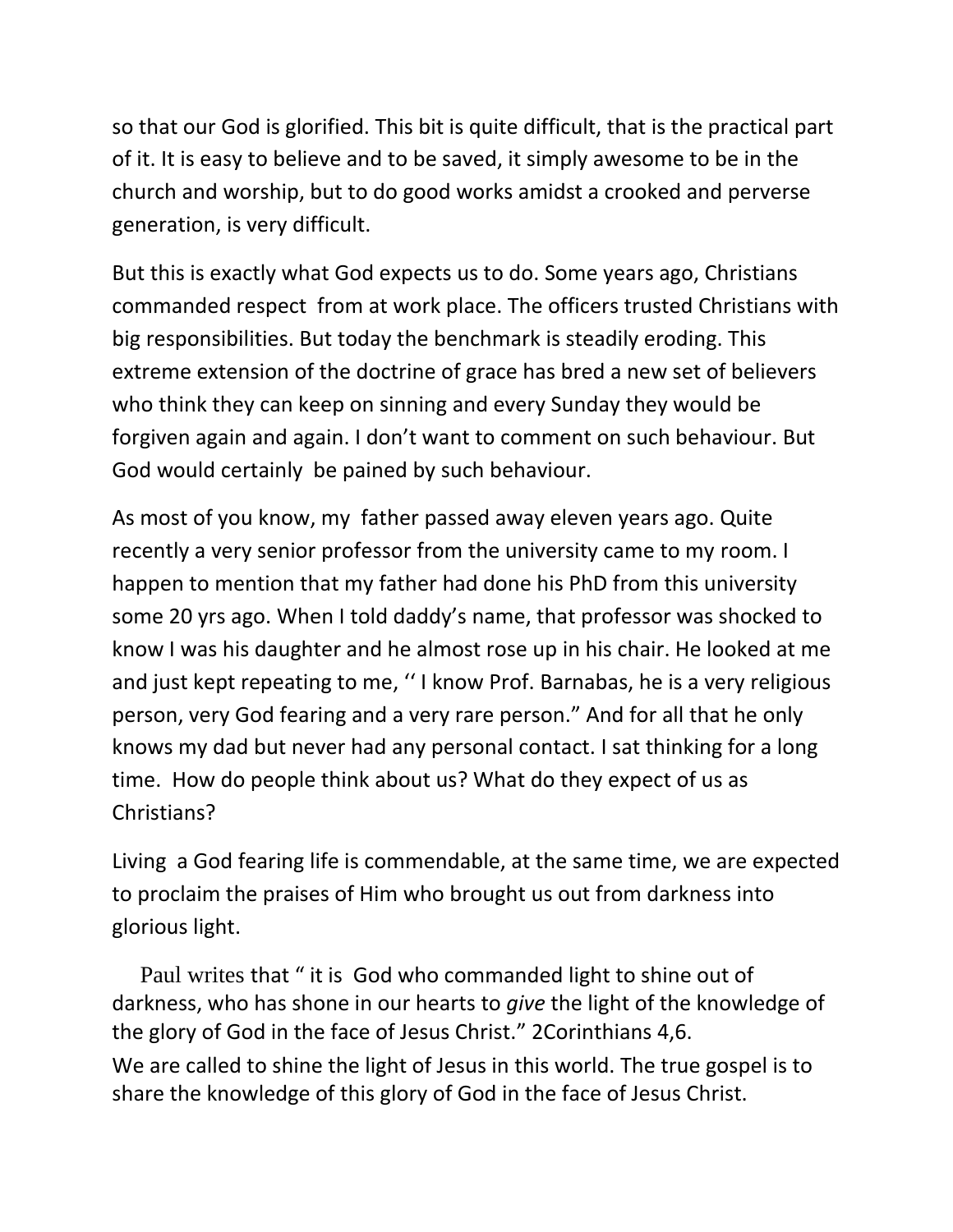### Keep the Light

Now that we have come into this glorious light would we always be in eternal light? We cannot pitch our tents in Mount of Transfiguration, but we have to go down, get back to the dark dark world of sin.

We need the grace of God to keep the light.

Psalmist sings, "Thy word is a lamp unto my feet and a light upon my path. "Psalm 119: 105.

It is the word of God, which will be the light of our lives, guiding us each day to walk in His ways, not to go the way the world goes, but to walk in the eternal ways of God.

The wise man writes, " The spirit of man is the lamp of the Lord searching all the inner depths of his heart." Proverbs 20 :27.

Sometimes even our intentionally evil deeds may be justified by our parents, spouse, leaders, friends and so on, but our heart will know the real intention of our action. We are not good people. We also scheme, manipulate, subtly malign others and grab opportunities due to somebody else. Even if these actions may be justified by others around us, our heart and conscience is the lamp of the Lord to search the inner motives of our heart. We need to evaluate our motives and intentions, in the light of the Lord. Am I measuring others, with the same measure I use for myself?

#### Let not the light in you become darkness.

Is it possible that the glorious light slowly dim into darkness ?

Think so. Listen to what Jesus said.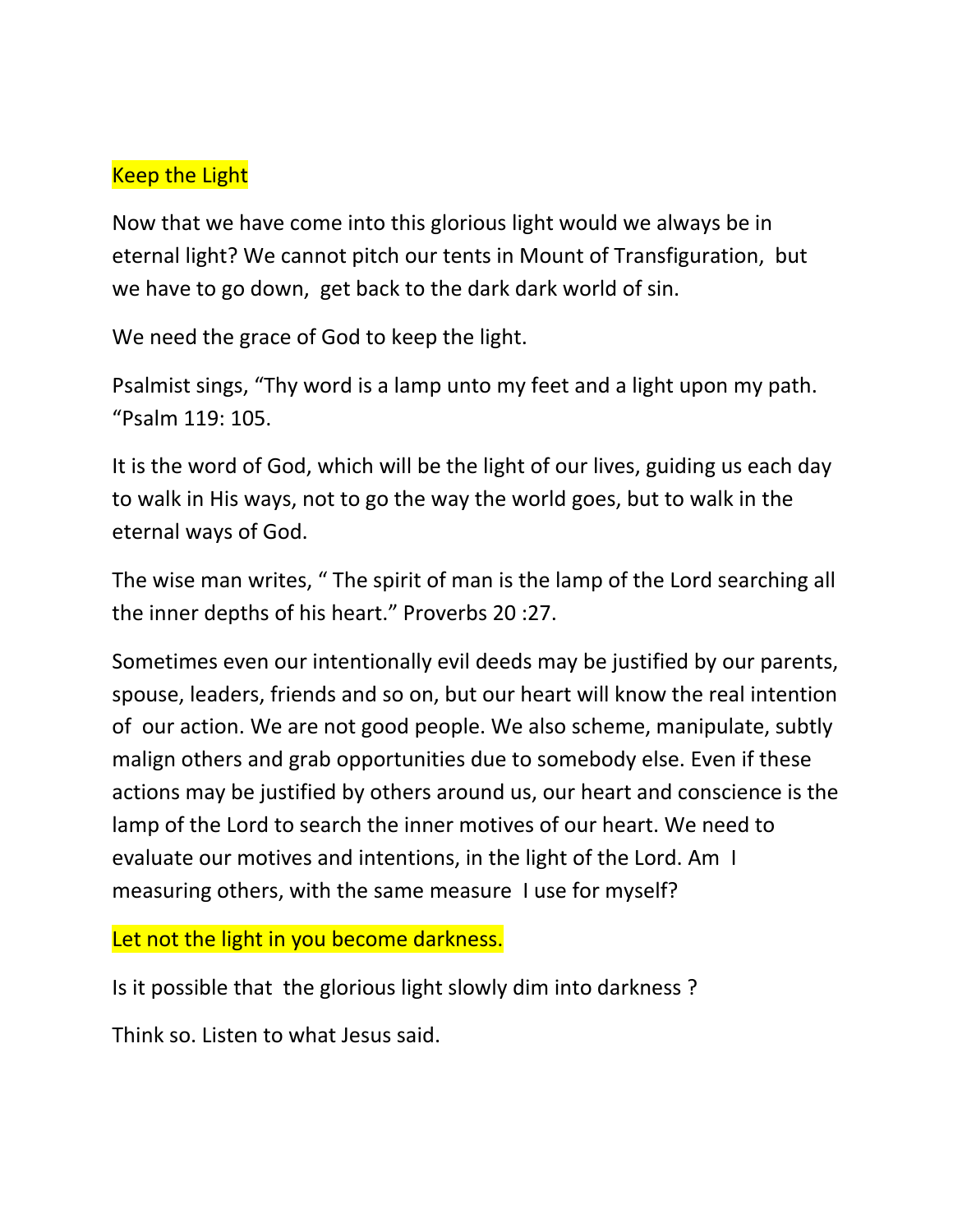Luke 11:34 ( NKJV )<sup>34</sup>The lamp of the body is the eye. Therefore, when your eye is good, your whole body also is full of light. But when *your eye* is bad, your body also *is* full of darkness. THEREFORE TAKE HEED THAT THE LIGHT WHICH IS IN YOU IS NOT DARKNESS.

If then your whole body *is* full of light, having no part dark, *the* whole *body* will be full of light, as when the bright shining of a lamp gives you light."

Jesus very clearly explains that the eye is the lamp of the body. Most of us lose the light of life, because our eye strays to see that which would corrupt the soul. That is why Jesus says that even when you see a man or woman lustfully you've already committed adultery in your heart.

Most of the gloriously saved Christians are somehow groping in blindness, because their eyes are seeing that which it should not see. Not just pornography alone, but eyes glued to facebook, television serials, ads, sports etc. Today satan's effective ways of blinding people is to hook them through psychedelic colours of this world. There may not be colourful lights, magic lanterns in the Kingdom of God, but there is a Light which outshines every other light of the world. We cannot hide behind the colours of this world, when one morning this light splits up the world.

It is sad that many young, healthy Christians are blinded by obsessive addiction to computers, video games, pornography, movies etc. Their mind is haunted by what they see. The glorious light receded far far away. Sometimes they wonder was that salvation real. Was that light real?

Tell yourself Yes it is real. Let us turn our eye towards Jesus, the author and perfecter of our faith. Your life is not worth wasting before the blinking blips of the computer screen, you are created to hold aloft the Glorious Light of eternity. As a young man David Livingstone was haunted by the words of a visiting preacher in his church, "I have sometimes seen, in the morning